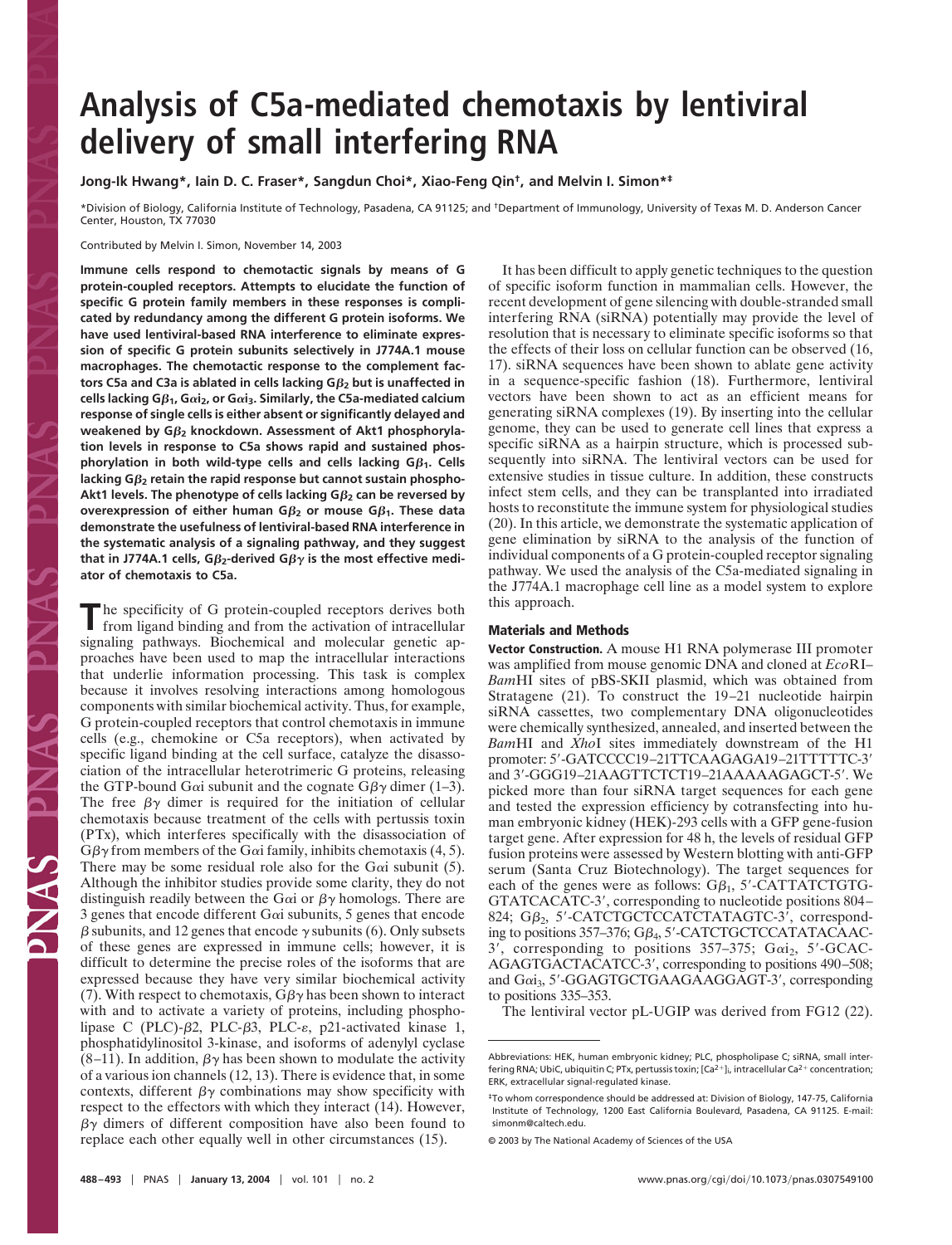

**Fig. 1.** Construction of virus-based vectors. (*A*) Schematic diagram of the siRNA-expressing lentiviral vector pL-UGIP. The hairpin form of siRNA is expressed under the control of a mouse H1RNA polymerase III promoter. The vector also contains the enhanced GFP marker gene and the puromycinresistance gene (Puro) regulated by a UbiC promoter and separated by an internal ribosome entry site (IRES) sequence. ( $B$ ) Schematic diagram of  $G\beta$ subunit expressing the retroviral vector pMIGW. Expression of the G $\beta$  cDNA and the enhanced GFP gene is controlled by an LTR region having promoter activity. FLAP, HIV-1 FLAP element; WRE, woodchuck hepatitis B virus RNA regulatory element.

Internal ribosome entry site and puromycin-resistance gene sequences were inserted downstream of the GFP gene. The expression of both of the genes was driven by the ubiquitin C (UbiC) promoter. To construct the siRNA-expressing lentiviral vectors, the siRNA cassette containing H1 promoter and hairpin sequences was subcloned into the *Xba*I and *Xho*I sites upstream of the UbiC promoter (Fig. 1*A*). The cDNAs corresponding to the  $G\beta$  subunits were obtained by PCR from a mouse brain cDNA library and cloned into the *Sal*I and *Bam*HI sites of pEGFP-C1 (Clontech).

Human cDNA of  $G\beta_2$  was isolated from HEK-293 cells by RT-PCR. We used a modified form of pMIG that contained woodchuck hepatitis B virus RNA regulatory element (WRE) sequences to generate constructs of the full-length human  $G\beta_2$ or mouse  $G\beta_1$  cDNA in a retroviral vector containing a GFP gene as a marker (23). The retroviruses were generated in HEK-293T cells cotransfected with the expression vector  $pMIGW-hG\beta_2$  and the accessory vector  $pCMV/gag-pol$  (Fig. 1*B*). All resulting plasmids were confirmed by restriction enzyme analysis and DNA sequencing.

**Lentivirus Generation.** Lentivirus production was done as described (22). Briefly, HEK-293T cells were cotransfected with appropriate amounts of vector plasmid, the HIV-1 lentiviral packaging constructs pRSVEV and pMDLg/pRRE (24), and the VSV-G expression plasmid pHCMVG (25) by using the calcium phosphate transfection method. The viruses were collected from the culture supernatants after 28 h and concentrated 100-fold by ultracentrifugation (25). The concentrated virus stocks were titered on HEK-293 cells based on GFP expression. Titers for the siRNA expression constructs were  $\approx$  5  $\times$  10<sup>8</sup> plaque-forming units per ml.

**Cell Culture and Lentivirus Transduction.** J774A.1 cells (obtained from the American Type Culture Collection) were maintained in DMEM containing 10% FCS, 100 units/ml penicillin, and 100  $\mu$ g/ml streptomycin. The cells were transduced with concentrated virus at a multiplicity of infection of 10–20 in the presence of 8  $\mu$ g/ml Polybrene (Sigma). Supernatant was removed after 8 h and replaced with growth medium. Cells were incubated 4 days after infection with 2  $\mu$ g/ml puromycin for 1 day to select infected cells. GFP expression in selected cells was confirmed by fluorescence-activated cell sorting.

**Western Blotting.** All cells were lysed with radioimmunoprecipitation assay buffer (150 mM NaCl/50 mM NaF/20 mM Tris, pH  $7.5/1\%$  Triton X-100/0.5% sodium deoxycholate), supplemented with complete protease inhibitor tablets (Roche Diagnostics). Protein concentration was measured by using protein assay buffer (Bio-Rad). Equal amounts of protein  $(30 \mu g)$  were loaded per lane and separated on an SDS/4-20% PAGE gel (Invitrogen). Protein was transferred to a nitrocellulose membrane and incubated with specific antibody at the appropriate concentration and goat anti-rabbit or anti-mouse antibody conjugated with horseradish peroxidase (1:5,000). Anti-G $\alpha i_2$  antibody was provided by Susanne Mumby (University of Texas Southwestern Medical Center, Dallas). Phospho-specific antibodies were purchased from Cell Signaling Technology (Beverly, MA), and the other antibodies were purchased from Santa Cruz Biotechnology. The blot was developed with enhanced chemiluminescence reagent (Amersham Biosciences).

**Chemotaxis.** J774A.1 cells were eluted with PBS containing 2 mM EDTA, washed twice, and suspended at a concentration of  $1 \times$ 10<sup>6</sup> cells per ml in migration assay buffer (DMEM containing 2 mg/ml BSA). Migration was measured by using 96-well chemotaxis chambers (Neuroprobe, Cabin John, MD) with polycarbonate filter (5  $\mu$ m pore size). The lower wells were filled with 29  $\mu$ l of assay buffer containing various concentrations of chemoattractants. After addition of 25  $\mu$ l of cell suspension to the upper part of each well, the chamber was incubated at 37°C for 2 h. The filter was removed from between the chambers, and cells adhering to upper surface were washed off with PBS and stained with Diff-Quick (Baxter Diagnostics, McGaw Park, IL). Migrated cells were counted at five randomly selected fields under a microscope  $(\times1,000$  magnification). All experiments were performed in duplicated wells.

**RT-PCR and Quantitative RT-PCR.** Total RNA was prepared from J774A.1 by using TRIzol (Invitrogen). cDNA library was synthesized with SuperScript II reverse transcriptase (Invitrogen) and screened for the mRNA of each G protein by PCR with specific primers that covered the ORF. Then, PCR products were subcloned into pBluescript SK vector and confirmed by sequencing.

mRNA expression levels of each gene were quantitated by TaqMan real-time RT-PCR (Applied Biosystems, Foster City, CA) using gene-specific primers and normalized with GAPDH mRNA. The primers of genes are as follows:  $G\beta_1$ , 5'-TGGACAC-GACAACCGAGTCA-3' (sense) and 5'-GCCATGCCATCAT- $CAGTCAC-3'$  (antisense);  $G\beta_2$ , 5'-GGATTCCATGTGCCGA-CAG-3' (sense) and 5'-GCATTGATGTCCGACTCGTG-3' (antisense); Gai<sub>2</sub>, 5'-TGCCGTGGTCTACAGCAACA-3' (sense) and 5'-CGCTTCACGATGGCCAGTATA-3' (antisense); Gai<sub>3</sub>, 5'-TGGCTCTCAGTGATTACGACCTT-3' (sense) and 5'-GGTTCATTTCCTCATCCTCAGC-3' (antisense);  $G_{\gamma_2}$ , 5'-CTGGTAGAACAGCTGAAGATGGAA-3' (sense) and 5'-GG-ACACCTTTATCCTGTCGATGT-3' (antisense);  $G_{\gamma_5}$ , 5'-CA-TGACCCTCTGCTGACTGGA-3' (sense) and 5'-GGGTCT-GAAGGGATTCGTACTTG-3' (antisense); and GAPDH, 5'-AGTATGACTCCACTCACGGCAA-3' (sense) and 5'-CCAT-TCTCGGCCTTGACTGT-3' (antisense).

**Measurement of Intracellular Ca<sup>2+</sup> Concentration ([Ca<sup>2+</sup>]<sub>i</sub>). Cells were** grown in glass-bottom dishes (MatTek, Ashland, MA) and loaded with fura 2 acetoxymethyl ester  $(2 \mu M)$ ; Molecular Probes) in assay buffer (Hanks' balanced salt solution/10 mM Hepes, pH 7.2) for 30 min at room temperature. After washing, the dish was placed on the stage of an IX71 inverted fluorescence microscope (Olympus, Melville, NY) to which a digital imaging system with electronically controlled excitation filter positions and an associated software system (SLIDEBOOK, Version 4.0; Intelligent Imaging Innovations, Denver) was attached. Measurements of  $[Ca<sup>2+</sup>]$  were performed on individual cells at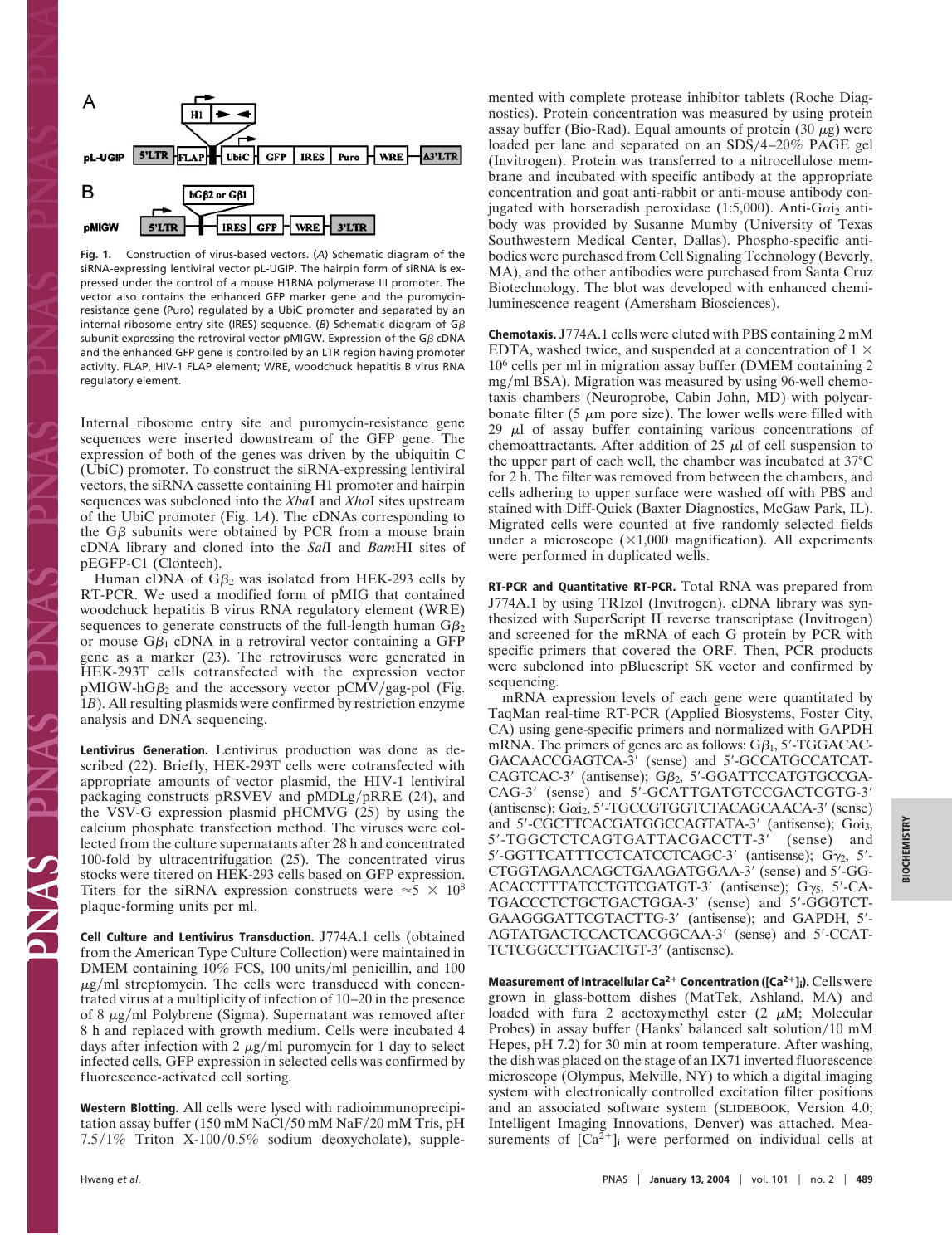

**Fig. 2.** Expression of G protein mRNAs in J774A.1 and silencing of G proteins by subtype-specific siRNAs. (*A*) RT-PCR was performed by using total RNA isolated from J774A.1. After PCR (30 cycles) with subtype-specific primers, one-fifth of the product was loaded on a 1% agarose gel. For controls (C), cDNA corresponding to the G $\beta$  or G $\alpha$  subunit was used. Alternatively, the RT product derived from the J774A.1 cells (J) was used. SM, size markers. (*B* and *C*) siRNA constructs contained in pSK vectors were transfected into HEK-293 cells with plasmid, maintaining the cDNA corresponding to the enhanced GFP fusion form of each G protein. After 48 h, Western blotting was performed with an anti-GFP antibody.

excitation wavelengths of 340 and 380 nm and an emission wavelength of 510 nm at 1.5-s intervals.

### **Results**

**Suppression of G Proteins by Subtype-Specific siRNAs.** The mouse macrophage cell line J774A.1 contained mRNA corresponding to the G $\beta_1,$  G $\beta_2,$  and G $\beta_5$  genes and had low levels of mRNA for  $G\beta_4$ ;  $G\beta_3$  was not detected. Specific transcripts were detected also for the G $\alpha$ i subunits, with relatively low levels for G $\alpha$ i<sub>1</sub> (Fig. 2*A*). Proteins corresponding to  $G\beta_4$ ,  $G\beta_5$ , or  $G\alpha i_1$  were not observed in Western blotting with isotype-specific antibodies (data not shown), suggesting that the expression of these proteins was absent or too low to be detected.

To obtain an effective siRNA sequence, we synthesized more than four different siRNA hairpins specific for mRNA corresponding to each mouse G protein subunit. Initial experiments were performed in HEK-293 cells to test the efficiency of inhibition of expression elicited after transfecting the cells with plasmids expressing GFP-tagged forms of the G protein subunit. We chose the siRNA that showed  $>95\%$  inhibition of the expression of the target proteins. Then, the specificity of inhibition of the target gene was examined by cotransfecting siRNA constructs with constructs expressing each isotype of the G protein subunit. The target protein of each siRNA almost disappeared, whereas the expression of the other isotypes was unchanged (Fig. 2 *B* and *C*).

# **Suppression of Endogenous G Proteins by Lentivirus Carrying siRNA.**

Electroporation or lipid-mediated transfection methods developed to date give low gene delivery in several types of cells, including J774A.1. To increase the efficiency, we used lentivirusmediated gene transfer (22). The lentiviral vector expresses a human UbiC-driven GFP gene and a puromycin-resistance gene, which provide a visual marker and a selection for tracking or enriching for transduced cells, respectively (Fig. 1*A*). After virus infection and selection with puromycin,  $>98\%$  of the cells showed a GFP-positive signal when tested by fluorescence-



**Fig. 3.** siRNA-mediated inhibition of endogenous G protein expression. (*A* and *C*) After puromycin selection, mRNA levels of G proteins in lentivirustransduced cells were analyzed by TaqMan RT-PCR. The mRNA level of each G protein was reduced specifically in the cells containing its siRNA. mRNA levels were normalized to GAPDH mRNA. (*B* and *D*) Western blotting using subtypespecific antibodies. G proteins were significantly down-regulated in the cells containing the corresponding siRNA. Protein expression was normalized to tubulin levels in total cell extracts.

activated cell sorter analysis. To confirm the specific gene silencing effect of siRNA in the J774A.1 cells, we used quantitative RT-PCR with specific primers and immunoblotting against endogenous proteins with isotype-specific antibodies. The relative mRNA level, normalized with GAPDH mRNA, was decreased by  $\approx 90\%$  in cells transduced by virus carrying each isotype-specific siRNA (Fig. 3 *A* and *C*). Consistent with quantitative RT-PCR data, significant down-regulation of target gene expression was observed by Western blot analysis, whereas expression of the other isotypes was not affected by the siRNA (Fig. 3 *B* and *C*).

**The Cells Lacking G<sup>2</sup> Did Not Migrate to Chemotactic Factors.** To study the biological relevance of the suppression of endogenous G protein expression by siRNA, we investigated cellular responses to extracellular stimulation. J774A.1 cells are known to express classical types of the C5a and C3a chemokine receptors (26). By using chemotaxis assays to various chemokines, we also found activity corresponding to the CXCR4 and the SDF1 $\alpha$ receptor; expression levels, however, were very low (data not shown). In the present study, we used C5a and C3a as agonists. As shown in Fig. 4 *A* and *B*, J774A.1 cells migrated across polycarbonate filters toward a source of chemokines. The concentration–response curves were bell-shaped, peaking at 1–10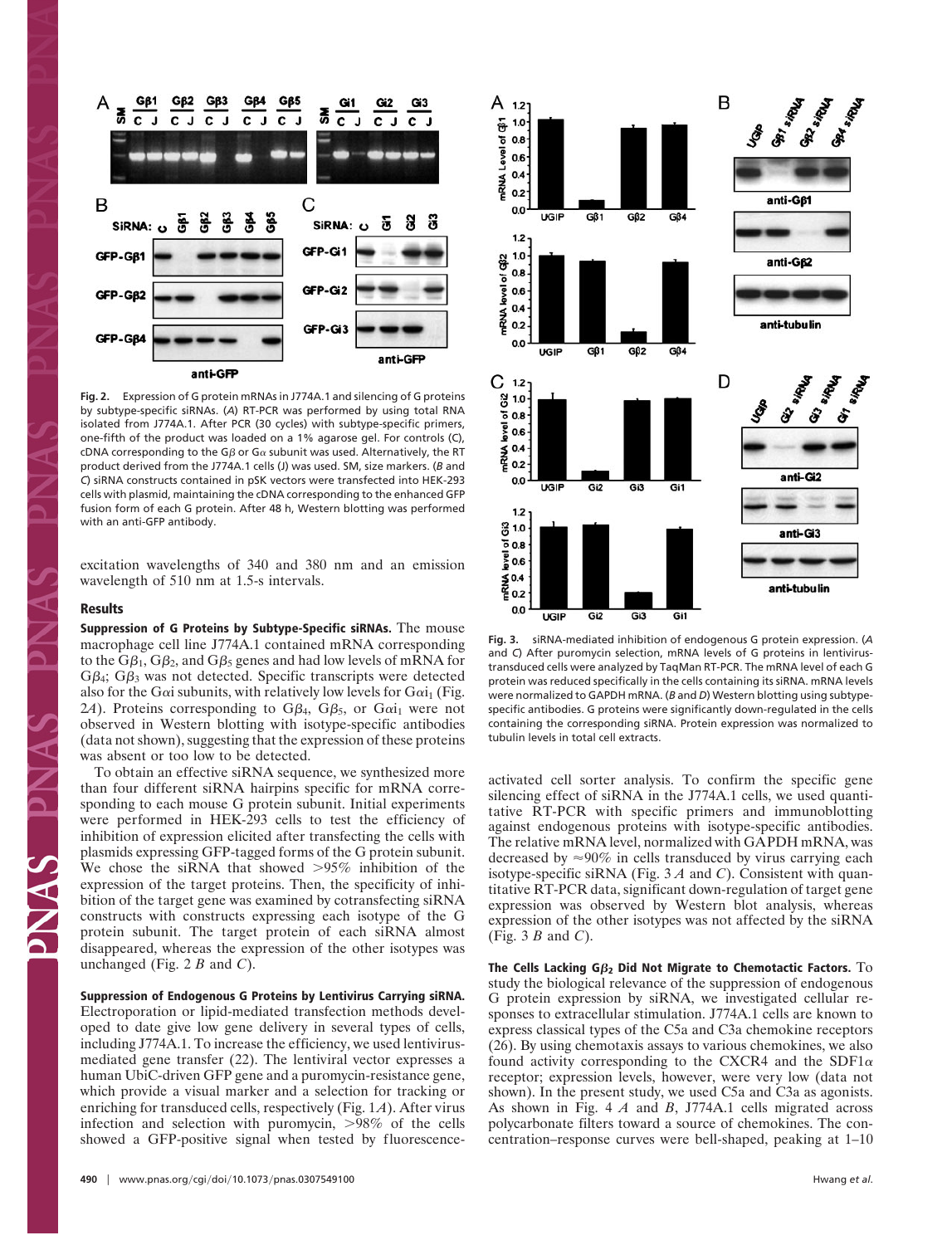

**Fig. 4.** Effects of G protein silencing on cellular responses to chemokines. (*A* and *B*) Chemotaxis in J774A.1 cells toward C5a (*A*) and C3a (*B*). Chemotaxis was analyzed by using transwell migration, as described in *Materials and Methods*. Cells expressing siRNA corresponding to each G protein were incubated with or without 100 ng/ml PTx for 12 h before the chemotaxis assays. The data are expressed as the mean  $\pm$  SE of three independent experiments.  $\bullet$ , pL-UGIP (cells infected with lentivirus lacking insert, see Fig. 1); ○, PTx-treated pL-UGIP; ▲, Gβ1 siRNA; ▼, Gβ2 siRNA; ■, Gβ4 siRNA; □, Gi2 siRNA; △, Gi3 siRNA. (C) C5a-induced calcium transient was PLC-ß-dependent. Cells loaded with fura 2 acetoxymethyl ester were stimulated with C5a, and changes in fluorescence in single cells were monitored. Similar traces were obtained in 20 recordings of different cells. U73122 ( $\triangle$ ), a PLC inhibitor, or thapsigargin (■), an endoplasmic reticular Ca<sup>2+</sup>-ATPase inhibitor, blocked C5a-induced [Ca<sup>2+</sup>]<sub>i</sub> increase. After a 10-min treatment with 10 µM U73122 or 1 µM thapsigargin, C5a was added. C5a-induced [Ca<sup>2+</sup>]<sub>i</sub> increase was unchanged in calcium-free buffer containing 200  $\mu$ M EGTA (〇).  $\bullet$ , No pretreatment. (*D*) Inhibition of [Ca<sup>2+</sup>]; increase by C5a in the cells containing G $\beta_2$  siRNA. In control cells and Gß1 siRNA-containing cells, C5a induced [Ca<sup>2+</sup>]<sub>i</sub> increases, which were blocked by PTx pretreatment for 12 h. In contrast, Gß2 siRNA-containing cells showed no or delayed calcium responses to C5a. The arrow indicates C5a time of addition.  $\bullet$ , pL-UGIP;  $\circ$ , PTx-treated pL-UGIP;  $\Box$ , G $\beta_1$  siRNA;  $\bullet$ , G $\beta_2$  siRNA (no response);  $\nabla$ , G $\beta_2$  siRNA (delayed weak response);  $\Diamond$ , G $\beta_2$  siRNA (delayed weak biphasic response).

nM for the C5a ligand and at 0.6–2.5 nM for the C3a ligand. Pretreatment of cells with  $PTx(100 mg/ml)$  for 12 h completely inhibited the ability of the cells to generate chemotactic responses to C5a and C3a (Fig. 4 *A* and *B*), consistent with previous results, which suggested that  $Ga$  subfamily-mediated signaling pathways were involved in cell migration in the chemoattractant gradient (27, 28). Given this result, we examined migration of the cells containing siRNA directed against  $Gai<sub>2</sub>$  or  $Gai<sub>3</sub>$ . The migration-response curves of these cells were similar to those of wild-type or empty virus-transduced cells, suggesting that the presence of only one subtype of G $\alpha$ i family protein expressed in the cell was sufficient to compensate for the absence of the other subtype. The cells containing  $G\beta_2$  siRNA did not migrate toward C5a and C3a, whereas the cells containing  $G\beta_1$  and  $G\beta_4$  siRNA showed migration efficiency similar to that of control cells. Loss of chemotaxis in the cells treated with  $G\beta_2$  siRNA was similar to the effect of PTx and was not compensated by the endogenous residual  $G\beta$  subtypes.

**G** $\beta_2$  siRNA Inhibited [Ca<sup>2+</sup>]; Transients Induced by C5a.  $G\beta\gamma$  subunits released from the GTP-bound form of G $\alpha$  increase cytoplasmic Ca<sup>2+</sup> concentration by activating PLC- $\beta$  (29, 30). Therefore, we measured cytoplasmic  $Ca^{2+}$  increase in response to C5a stimulation by using fluorescence microscopy. To determine the source of  $Ca^{2+}$  influx, C5a-induced  $[Ca^{2+}]_i$  responses were examined in the presence of  $Ca^{2+}$ -free assay buffer containing 200  $\mu$ M EGTA. In this condition,  $\lbrack Ca^{2+}\rbrack _i$  responses were similar to the responses obtained in calcium-containing buffer. Next, we examined changes of  $[Ca^{2+}]_i$  responses by inhibiting PLC activity with U73122 and depleting internal calcium stores with thapsigargin. When cells are pretreated with 10  $\mu$ M U73122 or 1  $\mu$ M thapsigargin for 10 min, the responses to C5a were completely inhibited (Fig. 4C). Treatment of control cells and  $G\beta_1$  siRNAcontaining cells showed maximum  $Ca^{2+}$  increase at 20 nM C5a (Fig. 4*D*). PTx pretreatment completely inhibited the Ca2 increase, confirming that the  $Ca^{2+}$  increase was derived from a G $\alpha$ i-mediated pathway. The responses of G $\beta_2$  siRNA-containing single cells to C5a were heterogeneous: approximately half of the tested cells showed little or no response, and the remaining half showed delayed weak response or a delayed weak biphasic response. Some of the heterogeneity in the low responding cells may result from residual levels of  $G\beta_2$  protein. We used puromycin selection, and the resulting population may include cells

with different numbers or positions of viral insertion leading to variable degrees of  $G\beta_2$  suppression. Consistent with previous work, these data indicate that C5a stimulates calcium mobilization from inositol trisphosphate-dependent internal calcium stores and that  $G\beta_2$  is involved in robust PLC- $\beta$  activation.

#### **Expression of G** $\gamma$  **Subunits Was Down-Regulated in the Cells Lacking**

**G2.** Some protein interaction is necessary for the stability of the members of signaling-protein complexes. Thus, for example, ablation of G $\gamma$  subunit expression destabilizes uncomplexed G $\beta$ (31). Furthermore, RGS proteins containing the G protein  $\gamma$ -like domain (RGS6, RGS7, RGS9, and RGS11) are G $\beta_5$ binding partners; they are destabilized and degraded in mice lacking  $G\beta_5$ , and reciprocally,  $G\beta_5$  protein is degraded in the absence of a suitable interacting subunit (32, 33). To examine the stability of G $\alpha$  and G $\gamma$  subunits as a function of G $\beta$  suppression, we performed quantitative RT-PCR and Western blotting. The steady-state mRNA levels corresponding to  $Gai<sub>2</sub>, Gai<sub>3</sub>, G<sub>2</sub>$ , and  $G_{\gamma_5}$  were not affected in the cells lacking  $G\beta$  subunits, compared with control cells (data not shown). Protein levels of  $Gai<sub>2</sub>$  and Gai<sub>3</sub> were not changed significantly, whereas  $G_{\gamma_2}$  was considerably down-regulated in the cells lacking  $G\beta_2$  but not  $G\beta_1$  or G $\beta_4$ . G $\gamma_5$  was down-regulated in the cells lacking G $\beta_1$  and was not detected in the cells lacking  $G\beta_2$  (Fig. 5*A*).

G $\beta$  subunits, especially G $\beta_2$ , affected the stability of their G $\gamma$ subunit binding partners, suggesting that  $G\beta_2$  may be the primary molecule binding to  $G_{\gamma_2}$  and  $G_{\gamma_5}$ . There may be other  $\gamma$ subunits expressed as well; however, we were not able to obtain reagents to test for the presence of all of the  $\gamma$  subunits.

**Expression of Exogenous Gβ Subunits Restored Cellular Responses to C5a.** To examine the specificity of the response to the absence of  $G\beta_2$  further, we studied the effect of reexpression of  $G\beta$  subunits on cellular responses. We generated retroviruses (Fig. 1) expressing either human  $G\beta_2$  or  $G\beta_1$ . Although the amino acid sequences of the human and mouse  $G\beta$  proteins are the same, the nucleic acid sequences in third codon positions are different.  $G\beta_2$  siRNA target sequences corresponding to the mouse gene were coincident with that of the human gene except for two nucleotides. Mouse  $G\beta_2$  siRNA did not block expression of human G $\beta_2$  (Fig. 5*B*). Exogenous expression of human G $\beta_2$ restored expression of  $G_{\gamma_2}$  and  $G_{\gamma_5}$ . However,  $G_{\gamma}$  subunits were restored also by overexpression of  $G\beta_1$  in the absence of  $G\beta_2$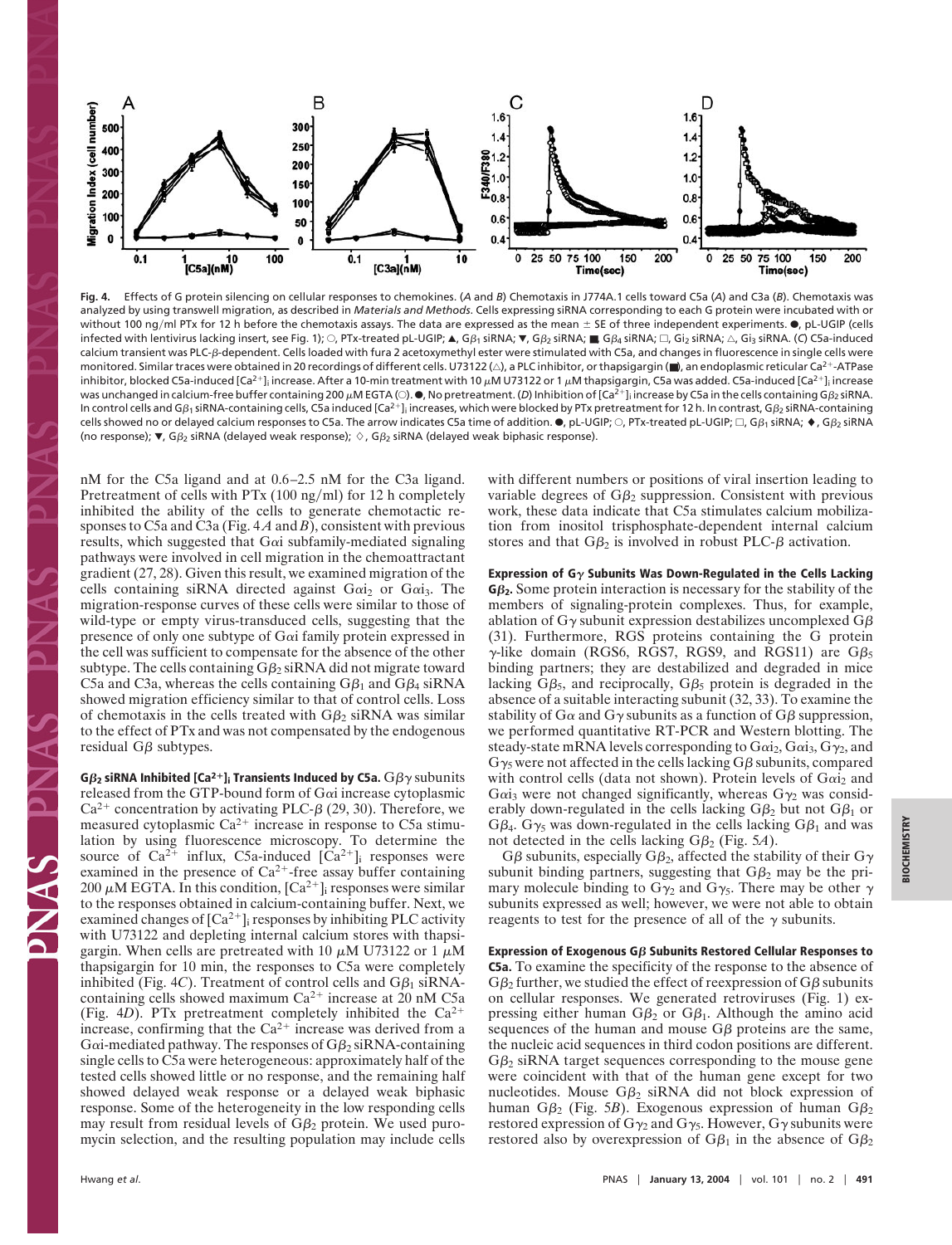

**Fig. 5.** Changes in G protein expression by silencing or expression of  $G\beta$ cDNA. (A) Western blotting for Gαi or Gy subunits. Protein levels of Gαi<sub>2</sub> and  $Ga$ <sub>i3</sub> were not changed compared with control cells transfected with pL-UGIP (empty viral vector). G $\gamma$ 2 expression was reduced significantly in G $\beta_2$ -silenced cells. G $\gamma$ 5 expression was reduced in G $\beta_1$ -silenced cells and was not detected in G $\beta$ <sub>2</sub>-silenced cells. (*B*) Western blotting for G $\beta$  and G $\gamma$  subunits. G $\beta$ <sub>1</sub> expression was enhanced by transduction of retrovirus carrying G $\beta_1$  gene (top blot, lane four). G $\beta_2$  protein was detected in mouse G $\beta_2$ -silenced cells transduced with retrovirus carrying human G $\beta_2$  gene (second blot from the top, lane three). Expressions of G<sub> $\gamma$ 2</sub> and G<sub> $\gamma$ 5</sub> were restored by exogenous expression of human G $\beta_2$  or G $\beta_1$ . (C) Expression of exogenous G $\beta$  subunits restored cellular responses to C5a. Migration efficiency of G $\beta_2$ -silenced cells was restored by exogenous expressions of human G $\beta_2$  (A) or G $\beta_1$  ( $\blacksquare$ ). The data are expressed as the mean  $\pm$  SE of three independent experiments.  $\bullet$ , pL-UGIP;  $\bullet$ , G $\beta_2$  siRNA.

(Fig. 5*B*). Moreover, in  $G\beta_2$  siRNA-containing cells transduced with retroviruses carrying either the human  $G\beta_2$  or  $G\beta_1$  gene, chemotactic efficiency was similar to that of wild-type cells (Fig.  $5C$ ). This result suggests that overproduction of  $G\beta_1$  can compensate for the decreased level of  $G\beta_2$ . These data are consistent with results that showed no difference in activity between  $G\beta_1$ and  $G\beta_2$  in *in vitro* experiments and with overexpression experiments used to define the roles of each of the  $G\beta$  subunits (34, 35).

**G2 siRNA Treatment Modified the Kinetics of Akt Phosphorylation.** Phosphatidylinositol 3-kinase  $\gamma$  (PI3K $\gamma$ ) plays a major role in cell migration toward chemokines by interacting with  $G\beta\gamma$  subunits (9, 36). To follow PI3K $\gamma$  activity, we examined Akt phosphorylation, an event reflective of PI3K activation. On stimulation with C5a, the Akt phosphorylation level on Ser-473 was increased at 2 min and sustained for 30 min in control cells. This sustained phosphorylation was found also in cells containing  $G\beta_1$  siRNA. In  $G\beta_2$  siRNA-containing cells, phosphorylation

occurred at 2 min but vanished by 15 min, implying that interaction of G $\beta_2$  with a downstream element (possibly PI3K $\gamma$ ) extended Akt phosphorylation (Fig. 6*A*). Exogenous expression of human  $G\beta_2$  or  $G\beta_1$  in  $G\beta_2$  siRNA-containing cells restored prolonged phosphorylation to the level seen in control cells, consistent with the restoration of migration efficiency observed in these cells. In contrast to Akt phosphorylation, ERK phosphorylation after C5a addition did not change in cells lacking  $G\beta_2$ , compared with control cells and  $G\beta_1$  siRNA-containing cells (Fig. 6*B*). Thus, in contrast to Akt phosphorylation, the signaling pathways for ERK phosphorylation were not affected by the lack of one of the  $G\beta$  subunits.

## **Discussion**

RNA interference delivered by lentiviral vectors was used to probe the relative contribution of components of the C5a receptor-mediated chemotaxis pathway in the J774A.1 macrophage cell line. Cells were infected with virus carrying a variety of different hairpin sequences that were processed into doublestranded RNA, ablating target transcripts and blocking specific protein expression. We found that the loss of either of the two major members of the Gi family of  $G\alpha$  subunits in these cells,  $Gai<sub>2</sub>$  or  $Gai<sub>3</sub>$ , had little or no effect on chemotaxis. Furthermore, the absence of the  $G\beta_1$  subunit also did not affect chemotaxis. However, the loss of the  $G\beta_2$  subunit blocked chemotaxis completely. The interpretation of these data is complicated because the presence of the  $G\gamma$  subunit depends on the stability of the  $G\beta$  subunit, thus its expression is affected also by specific  $G\beta$  RNA interference. Much of the evidence suggests that  $G\beta$ and  $G\gamma$  act together in the dimer (37) to activate downstream effectors and that the function of the  $G\gamma$  subunit is integral to the activity of the G $\beta$  subunit. Furthermore, both G $\beta_1$  and G $\beta_2$ can bind various  $G\gamma$  subunits. Biochemical studies (38, 39) suggest also that different  $G\beta\gamma$  subunit combinations may have very similar functions. It was surprising, therefore, that we saw specificity for the loss of the  $G\beta_2$  subunit. To determine whether this specificity resided in the sequence of the  $G\beta_2$  subunit or in the level of G $\beta$  subunit, we replaced the mouse G $\beta$  subunits with their human  $G\beta$  subunit counterparts, which have the same amino acid sequence but different transcripts, so that the human protein could be expressed in the presence of mouse specific siRNA. We found that replacement of mouse  $G \beta_2$  by human  $G \beta_2$ or by overexpression of  $G\beta_1$  restored chemotaxis, suggesting that a critical level of G $\beta\gamma$  subunit is required but that either G $\beta_1$  or  $G_{\beta_2}$  could fulfill the downstream functions required for chemotaxis. One model would suggest that the kinetics of accumulation of free  $\beta\gamma$  and its localization in the cell is critical to its signaling function. Free  $\beta\gamma$  accumulation depends on many factors. These factors include the catalytic activity of the receptor, the lifetime of the cognate G $\alpha$ i–GTP complex, and the interaction of G $\beta\gamma$ with various effectors and small molecules that can lead to its



**Fig. 6.** C5a-stimulated phosphorylation of Akt and extracellular signal-regulated kinase (ERK). After incubation with media containing 1% FBS for 12 h, cells were stimulated with C5a for the indicated times. Cell lysates were subjected to immunoblotting with specific antibodies against phosphorylated forms of Akt (*A*) or ERK (*B*). The immunoblots were stripped and reprobed with anti-Akt or anti-ERK antibodies. (*A*) Akt phosphorylation by C5a was sustained 30 min in control cells and G $\beta_1$ -silenced cells, whereas phosphorylation was ended by 15 min after treatment in G $\beta_2$ -silenced cells. Extended phosphorylation was restored by expression of human Gß<sub>2</sub> or Gß<sub>1</sub>. (B) In contrast to the results shown in A, C5a stimulated ERK phosphorylation by the same degree in control cells and  $G\beta$ -silenced cells.